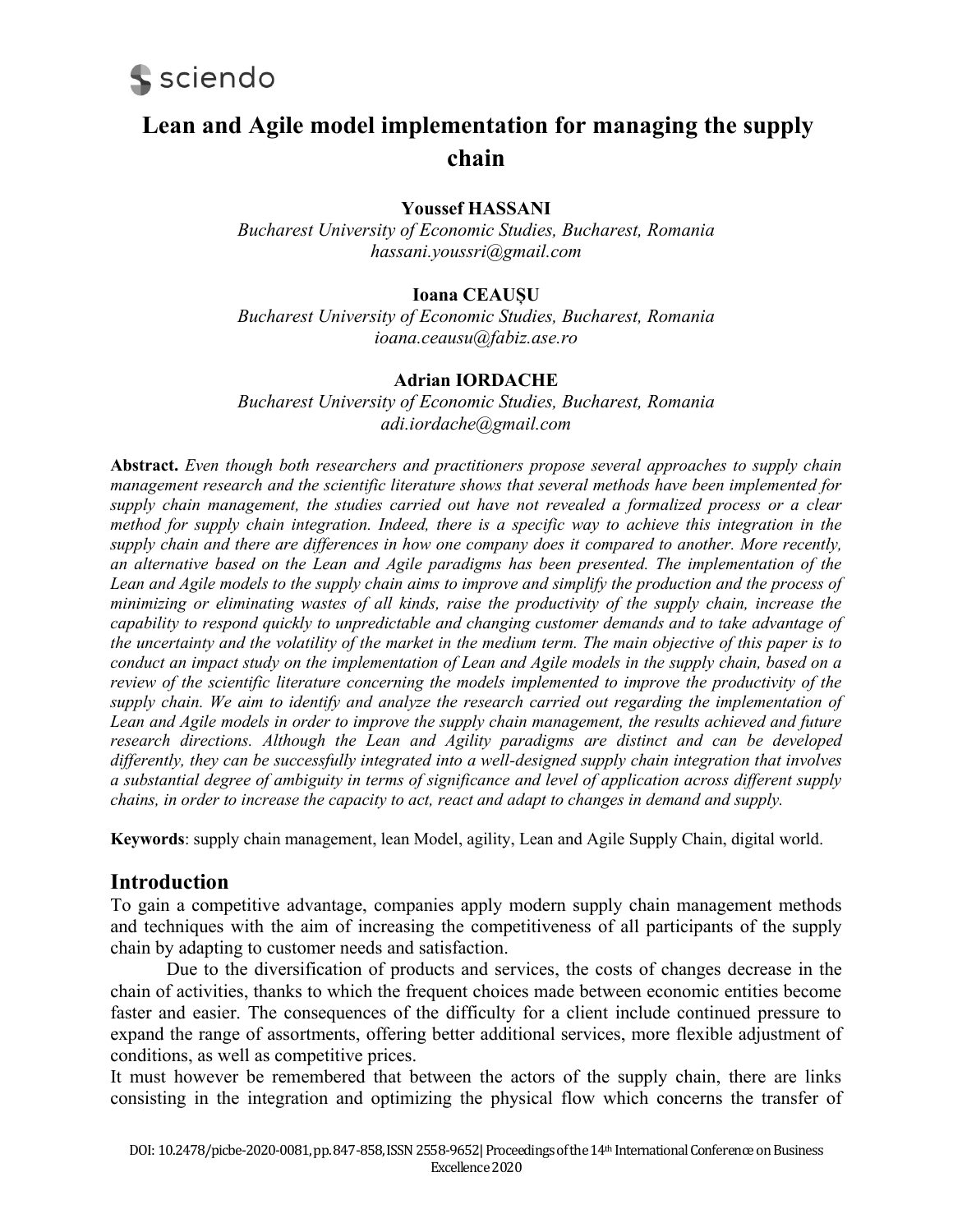goods and service to customers, the flow of information which considers itself as a shared resource throughout the supply chain from suppliers to final customers in addition to a financial flow which materializes by the transfer of funds.

and at the agreed time. Consequently, customer satisfaction is aimed in terms of quality and PICBE | 848 However, good management of the supply chain covers forecasts of customer requests, planning and then the manufacture and delivery of the right product or service, at the right place deadlines at a competitive price, while remaining attentive to market fluctuations and present the essential assets for a "customer satisfaction" oriented strategy (Marquardt et al., 2017).

In this perspective, the literature affirms the connection between the implementation of the Lean and Agile method and the improvement of operational performance. In fact, the practices and principles of these methods aim to reduce waste of all kinds and to provide flexibility in the processes, thereby bringing real benefit to customers (Tortorella et al., 2017). As well, the most successful companies are those that develop and link their improvement processes internally with external customers and suppliers (Frohlich et al., 2001).

Finally, the Lean and Agile concept, supply chain integration must been thought beyond an understanding, which is limited to a simple application at the workstation level. The integration of suppliers and customers is essential.

# **Literature review**

Improving the performance of the supply chain has attracted the interest of many researchers. Literature is interested in this subject through different concepts and principles; after an initial analysis of the literature, we list below the different approaches and concepts aimed at improving performance:

- Elimination of waste:
- cost reduction:
- improved cooperation, collaboration, coordination in the supply chain;
- Just-In-Time concept; Improvement of the value provided to customers;
- Flexibility and efficiency;
- Resilience and ability to withstand unforeseen circumstances;
- Lean and Agile.

A wide range of publications on supply chain management highlights Lean and Agile concepts that complement each other in achieving competitive advantage. The key features that result from the union of these two concepts has resulted in the concept of "Leagility" (Naylor et al., 1999).

Introducing "Lean Thinking" into the supply chain management has essentially been about improving it, by eliminating waste of all kinds. This is described as "operating efficiency".

On the other hand, the Agility serves the customer by enabling the company to act more efficiently and to overcome the shortcomings of the much older Lean concept.

Reducing costs and creating customer perceived value are therefore important areas (Andelkovic & Radosavljevic, 2018). This means that all activities along the supply chain need to function and be coordinated appropriately to ensure a global impact on any supply chain.

This is based on the premise that each of these activities cannot guarantee effectiveness alone without interaction with other activities.

Other studies have been documented to show the role of the Lean concept and Agility in a profitable supply chain, as well as how to achieve a Lean and Agile business. Emory et al., note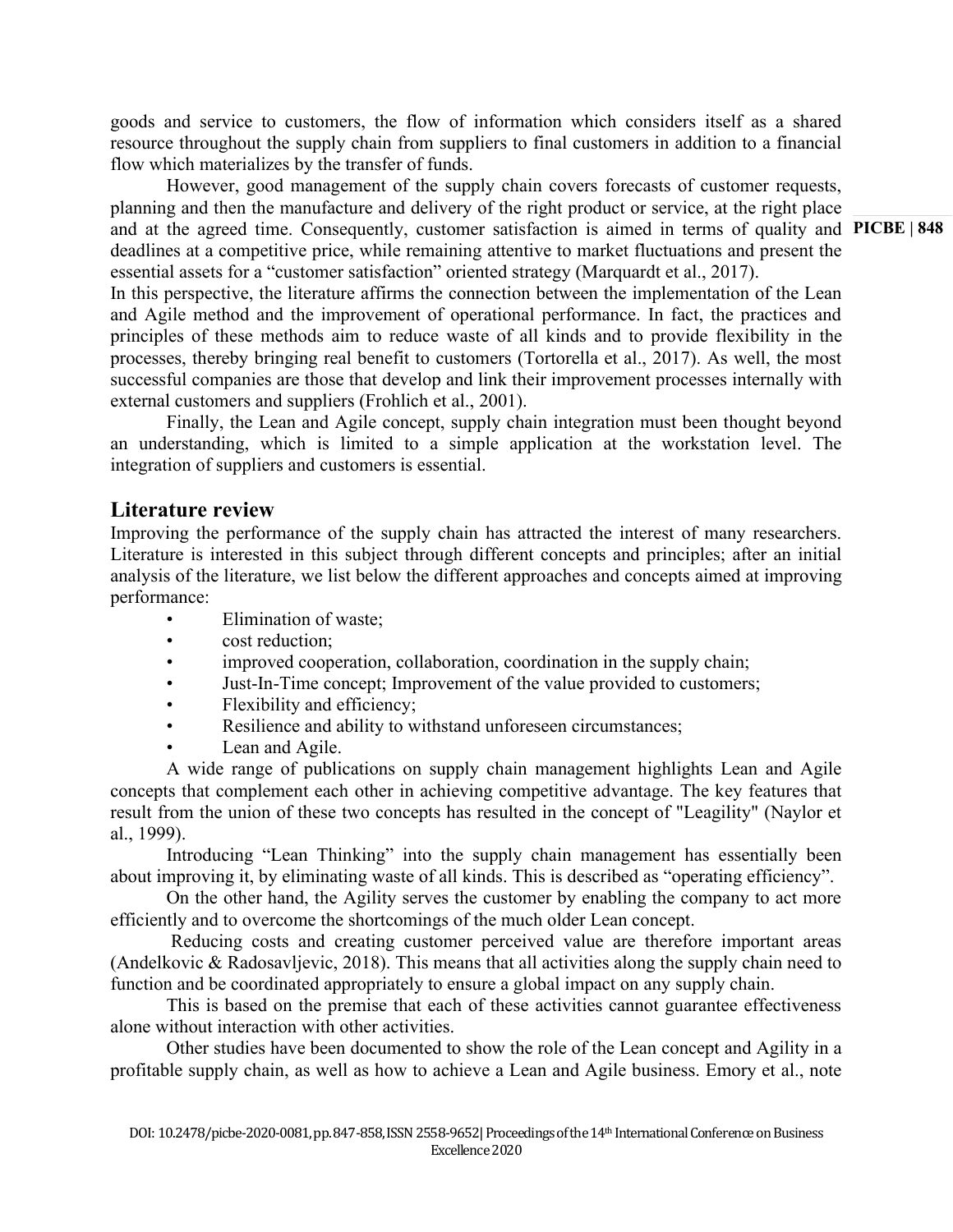that agility-oriented companies are market sensitive and will take advantage of their supply chain operations to respond quickly and profitably to unpredictable changes (Emory et al., 2007).

Their argument rests on the fact that key components of an agile business such as quality, speed, flexibility and responsiveness are necessary to meet the unique needs of customers and markets.

In their book "Agile competitors and virtual organizations: strategies to enrich the PICBE | 849 customer" Goldman et al., provide answers to the reasons why companies need agility and why this Agility is an integral part of the new industrial order (Goldman et al., 1994). Illustrating how businesses use agility as a strategic framework to manage change and uncertainty, the book clearly documents examples of agility emerging in industries as a strategic way to enrich the customer.

# **Methodology**

The problem of the current supply chain is a problem that manifests itself at the global level, due to the changes that manifest the customer culture, thus the design of the supply chain.

The literature review did not reveal a formal process or clear methodology for integrating these concepts into the supply chain within an organization. Indeed, there is no specific way to achieve integration in the supply chain and there are even differences in how one company can reach it compared to another. This raises the question of whether a methodology or a model can be taken into consideration and therefore the application can contribute to the management of a successful lean and agile supply chain.

Our contribution brings to travaers this research of theoretical type which aims at the development of a model (according to current dictionaries, a model is a simplified representation of a process or a system) lean and agile for the management of the supply chain based on: data analysis, processing and interpretation of relevant data as well as a study of the literature in accordance with the subject taking into account the context of the market.

## *Concept of supply chain management*

Faced with a strong globalization, companies are adapting their supply chain to adequately meet the needs of customers; these needs are characterized by immediate availability. As a result, the market is dominated by uncertainty and unpredictability, as the result production, logistics, and supply chain processes are becoming more complex.

According to Kamaruddin et al., the supply chain becomes difficult to manage due to the complexity inherent in dependencies exists between the parties in time and space (Kamaruddin et al., 2009). Complexity and uncertainty are the two main constraints that today's businesses must overcome to be competitive and efficient.

The integration of key business processes across the supply chain for the purpose of creating value for customers and stakeholders (Lambert, 2008). According to Christopher, an organization's supply strategy, operational strategy and orientation to the market must be adapted according to the specificity of the product / market. Fundamental changes in the environment, competition, market trends must been constantly taken into account in the Supply Chain strategy in order to exploit profitable opportunities in a volatile market (Christopher et al., 2006). (Christopher et al., 2000) adds that actors in the supply chain seek to minimize supply lead times to respond swiftly to demand changes.

The approach to supply chain integration was requested by Zhao et al., who considered it a measure to which the company integrates with its supply chain partners to achieve efficient and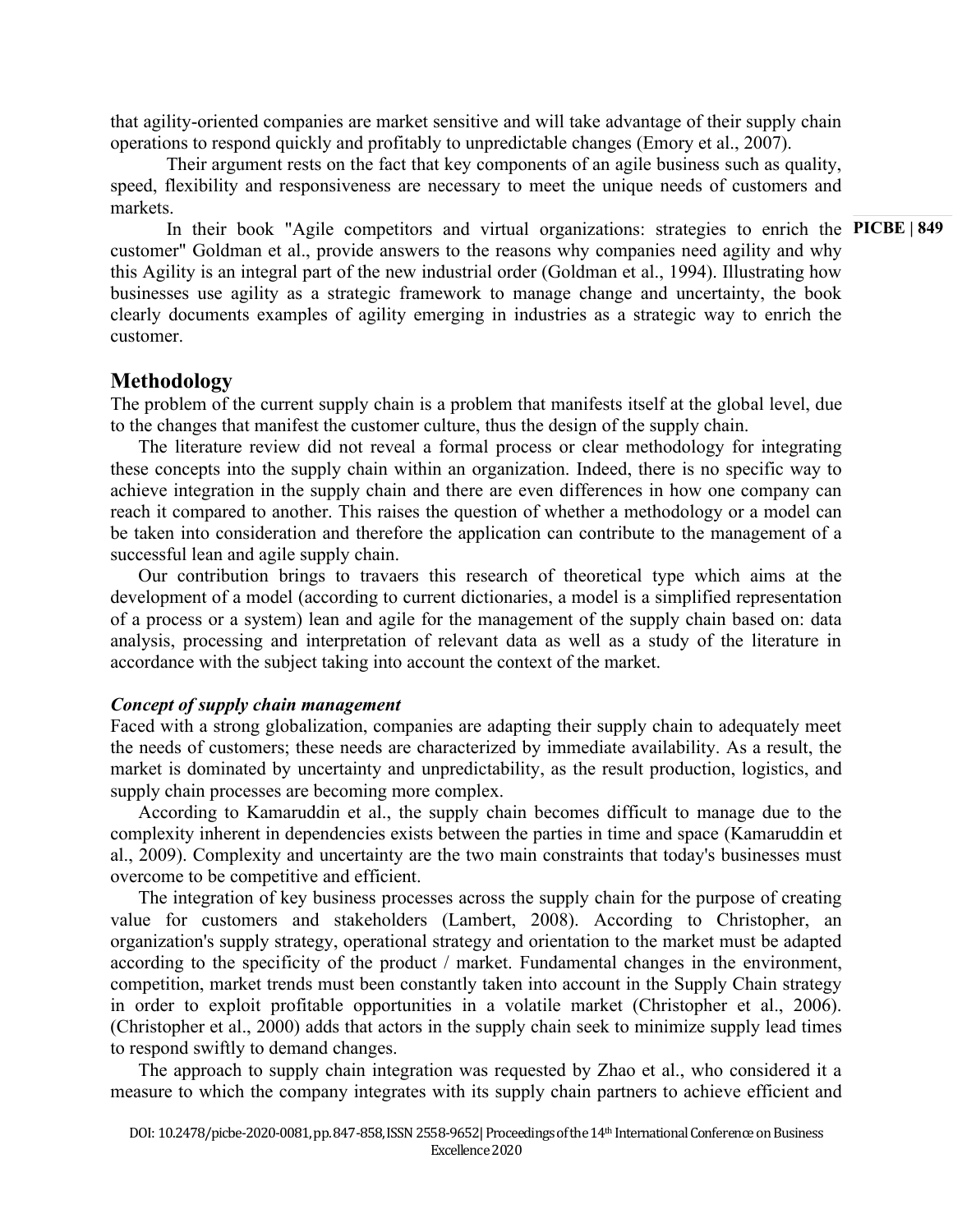effective information and product flows, by sharing decisions and information of high value and speed and at the lowest costs (Zhao et al., 2008).

The goal of supply chain integration allows customers maximum speed, speed and at low cost while maintaining a flow of information and materials through the integration of customers and suppliers (Flynn et al., 2010).

Generally, supply chain management also involves managing relationships and managing the PICBE | 850 inflow and outflow of goods, services and information between manufacturers as well as between manufacturers and consumers. The supply chain management processes identified by (Lambert, 2008) are the processes, which concern: customer relationship management; customer service management, demand management, order fulfillment, management of the manufacturing flow, supplier relationship management, product development (Ionescu et al., 2019).

Christopher bases the sustainability and prosperity of companies on the existence of an "agile supply chain" which stimulates adaptability and reactivity in the face of uncertainty and instability linked to products, markets, prices, news technologies and material availability, emphasizing the high level of customer service (Christopher, 2000).

#### *Concept of lean supply chain*

Lean supply chain management is defined as a set of organizations linked together by upstream and downstream flows of information, products, services and funds, they work together to reduce costs and waste by efficiently exploiting what is necessary to meet customer needs. (Vitasek et al., 2005). The literature has shown that there is a positive association between the implementation of the lean management approach and the performance of the principle that it aims to reduce waste and process variability, to add more value to customers and to improve operational performance (Tortorella et al., 2017).

In fact, by reducing the wasted resources of the guaranteed manufacturing system: an increase in productivity, the reduction in costs which will lead to lower prices for the customer and will thus lead to an increase in market share and improve profitability in the long term (Chandan et al., 2013).The adoption of Lean supply chain management implies a model for improving the benefits resulting from cooperation rather than the imposition of power on supply chain partners (Tortorella et al. 2017).

The goal of Lean manufacturing is to reduce waste in human effort, inventory, time to market and manufacturing space to become very responsive to customer demand while producing quality products in the most efficient and economical way (Chen et al, 2013). According to Fachman, the lean management of a supply chain is based on four main objectives, which are elimination of waste, obtaining regular flows, efficient customer service and improvement quality (Fachmann, 2013).

## *Concept of supply chain agility*

Supply chain agility is generally defined as the ability to respond to unforeseen changes (Sheffi, 2004). The emphasis on supply chain agility appeared in 2001 and was initiated by Harrison (1999) and Christopher (2000). However, agility could be confused with other similar but different concepts, such as adaptability, resilience and flexibility.

Although, agility is the ability to cope with uncertainty and volatility, adaptability is rather used for medium-term changes. Adaptable Supply Chain is used to adapt the design to cope with structural changes in the markets, modify and adapt the supply network to strategies,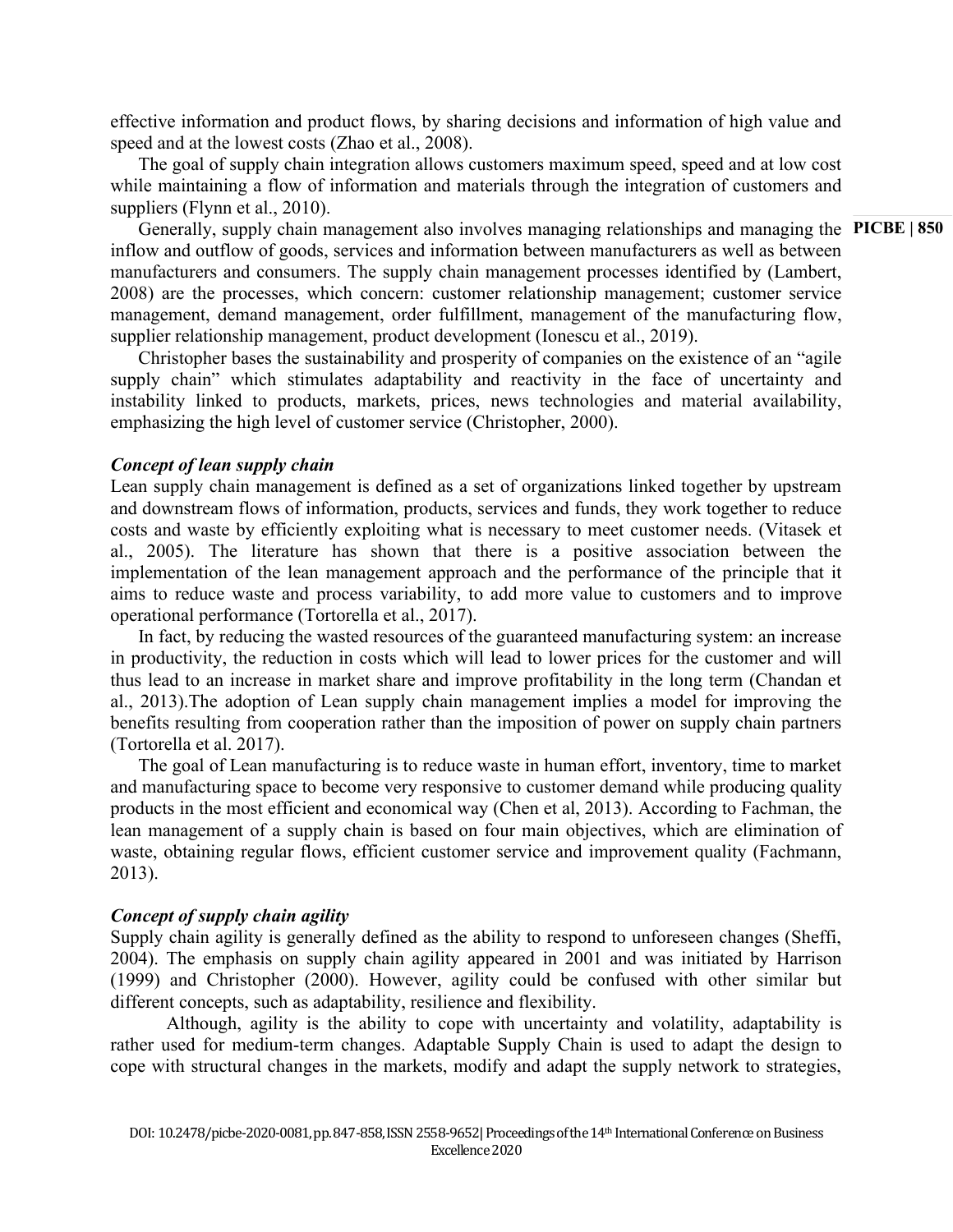products and technologies, while the strategies put in place try to ensure adaptability in the medium term (Lee, 2004).

desirable state after being disturbed (Kott, 2018). Agility defines the flexibility to deal with PICBE | 851 Regarding resilience, it aims to mitigate operational risks that could lead to supply failures or disruptions and to ensure continuity in the business of the company. Kott defined resilience as the ability of a system to return to its original state or to change to a new and more volatility and uncertainty in order to respond quickly to customer needs, while resilience defines robustness in the face of identifiable risks in order to ensure business continuity.

The history of agility in the business context begins with the concept of "Flexible Manufacturing Systems". As a result, there is some confusion between agility and flexibility. The distinction between the two terms has not been clearly highlighted, causing confusion and a remarkable lack of common understanding (Christopher et al., 2000).

In the beginning, flexibility in manufacturing was achieved through automation which enable companies to quickly implement changes in the variet or quantities of products. Later, the notion of "manufacturing flexibility" has extended to the broader commercial scale and to the idea of agility - as an organizational practice emerged. According to Christopher & Towill (2000) flexibility is the main characteristic of agility.

Flexibility refers, in fact, to the ability to react quickly when necessary, whether it is, for example, to identify a new carrier or to call on additional suppliers in the event that the usual supplier is unable to satisfy a demand. Agility goes further, by integrating a capacity for anticipation in the Supply Chain. It presupposes an extended visibility of the chain and a sharing of information between all the actors. Thus, a supplier identifying a probable delay in delivery may seek alternative solutions to offer them to his client, before the latter is affected by an effective and unexpected delay.

Flynn et al. (2010) estimate that external and internal integration is important for manufacturers to understand the uncertainties and environmental changes that ultimately affect flexibility and agility.

# *Characteristics of the agile supply chain*

To be truly agile, a Supply Chain must have a number of distinctive characteristics. Based on the literature, the key characteristics of the Agile Supply Chain can be identified as follows: responsiveness, flexibility /adaptability and speed (Lin et al., 2006).

On the other hand, according to Kisperska et al. (2008), the market sensitivity, Information integration, process integration and network building remain practices to be implemented to achieve agility in the Supply Chain.

Ron et al. (2017) affirm that improved reactivity is a major capacity of an agile supply chain. They demonstrate this by listing three essential objectives within the framework of the agile supply chain:

- Enriching customer service compared to competitors,
- Mastering change and uncertainty through constantly adaptable structures,

• Evaluating the impact of the population on businesses through information technology.

It is linked to having a direct flow of information from markets and customers using information technology and effective consumer response strategies ("Efficient Consumer Response") to capture data (Christopher et al., 2000).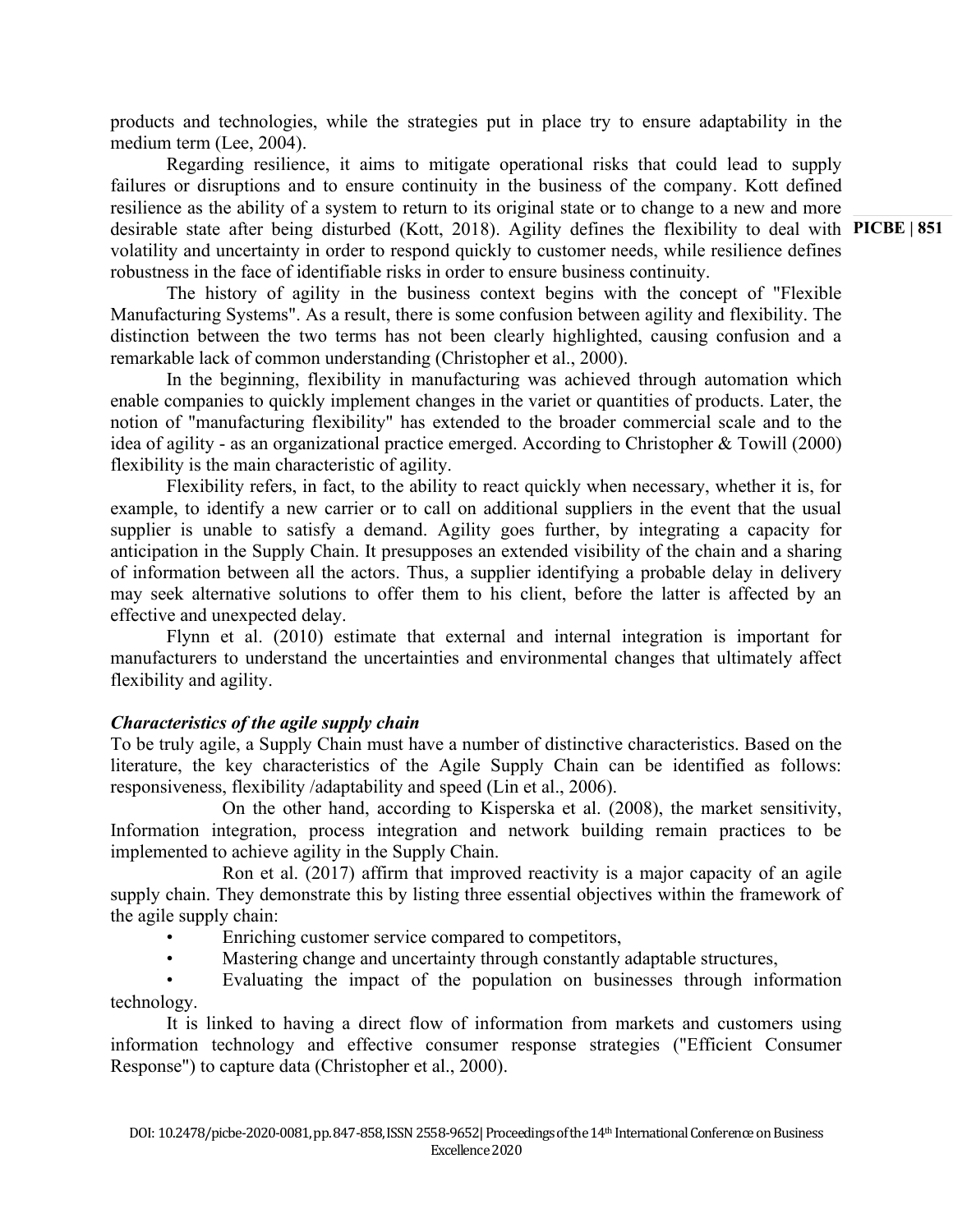enabled companies to compete successfully in their marketplaces.Process integration describes PICBE | 852 Information integration means having the ability to use digital technology to share data between buyers and suppliers, thereby effectively creating a "virtual supply chain". It focuses on unlimited information access and data sharing between suppliers and buyers via the Internet and Electronic Data Interchange (Christopher et al., 2000).He also adds that using the Internet to develop agile supply chains with information sharing, coordination, and postponement has the collaborative work between buyers and suppliers and concerns the development of joint products and shared information systems. Today, the need for partnerships is increasing; companies tend to outsource many activities for better results.Process integration triggers the need for information transparency, joint strategies and shared visibilities (Christopher et al., 2000)

A network-based supply chain reflects the ability to attract buyers and suppliers to work collaboratively, jointly develop products and share information. It is based on the idea that in order to increase responsiveness and flexibility, companies should develop a capacity to build solid structural relationships with partners in order to guarantee access to information and the sharing of skills (Christopher et al., 2000).

Following the results of our research, we summarize that to achieve the required responsiveness the agile supply chain should contain the following key characteristics:

- Flexibility,
- Market sensitivity,
- a shared virtual network,
- Process integration.

## *Differences between the agile and lean approach*

The characteristics and principles of a Lean Supply Chain stem from the principles of Toyota Production Systems and the Lean Sigma methodology, which is based on four characteristics:

- Waste disposal.
- Smoothed continuous flow,
- High level of efficiency,
- Quality assurance;

According to Naylor et al. (1999), when companies in a supply chain focus on the enduser, many measures can be considered. However, they can be aggregated as:

- Service;
- Quality;
- Cost;
- Delivery time;

A high level of efficiency consists in adopting a combined approach of reducing costs and improving performance with the principle "do more with less"

Quality assurance focuses on preventing errors in a process by analyzing the causes and supporting a process of improvement. The goal is to reach and maintain the defined quality objectives, to assure customers the safety and quality of its services. Thus, a business can develop through the satisfaction of its customers.

In a Lean management approach, the priority objective sought is cost reduction. A Lean Supply Chain can also compromise a longer delivery time for a lower cost. The company's ability to respond to volatile market demands are called agility, while Lean is "doing more with less" (Christopher et al., 2000).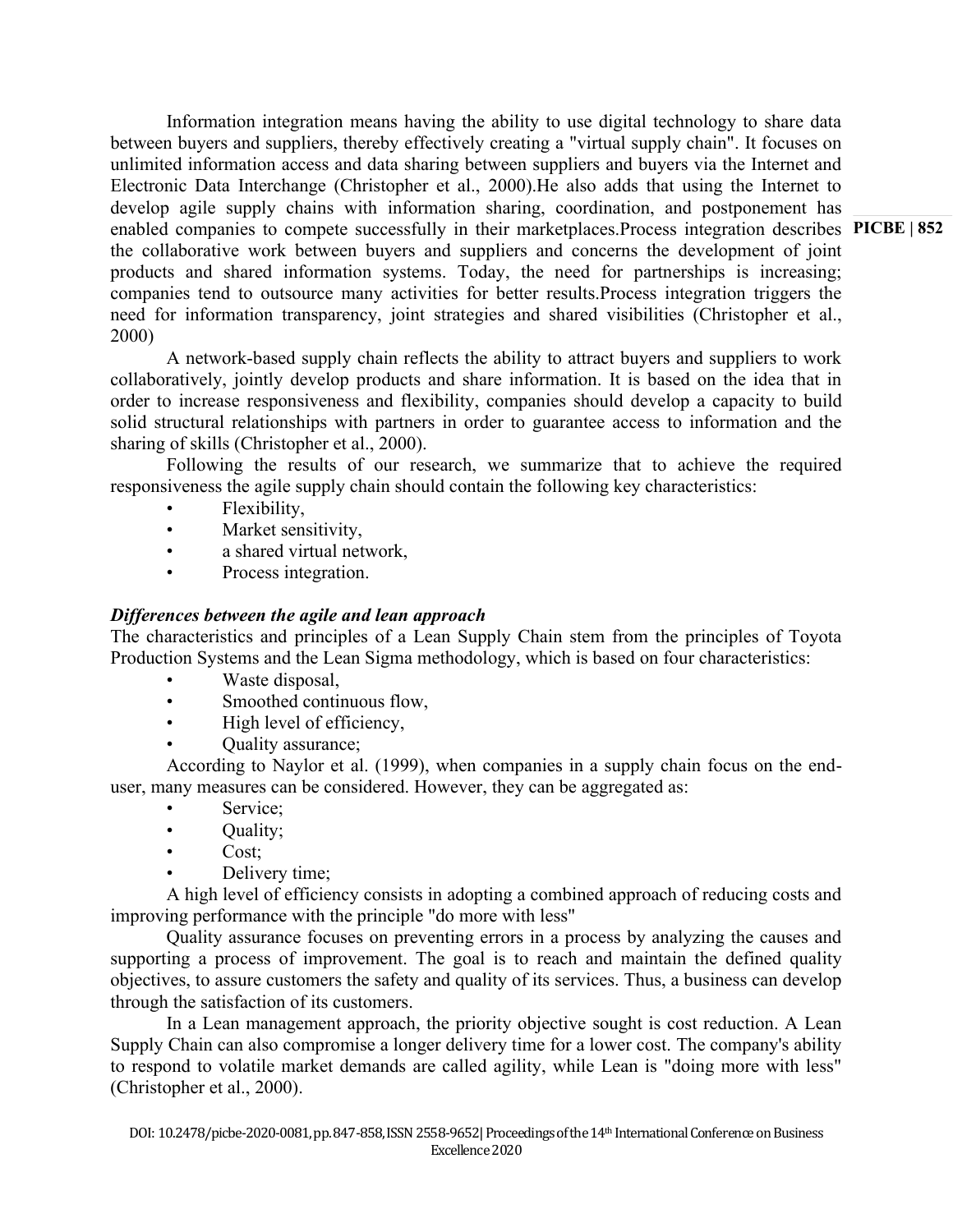Lean "works best in very large, sparse and predictable environments", while Agility "is needed in a less predictable environment where the demand for variety is high" (Christopher et al., 2002).

low price, as in the case of the consumer product, for example. At this aim, the concept of PICBE | 853 In addition, to be competitive on the market, a certain product requires a high level of availability like fashion products for example unlike other product or the primary criterion is the visibility appears strongly in this fusion of the two paragraphs from the point of increasing the aspect of communication and availability of information, which increases a fruitful partnership in the supply chain. According to Lee (2002) visibility as a fundamental practice of both lean and agile paradigms. To achieve visibility, companies use information sharing techniques with supply chain partners. And adds that the advantage of visibility is expressed in the ease of setting up cost optimization in the lean supply chain thanks to the sharing of information, as for the advantage of visibility in terms of agile supply chain is voice in visibility helps to capture customer requirements and timely order communication throughout the supply chain.

The following table summarizes some of the attributes that distinguish the Lean and Agile approach

| Supply chain<br>characteristics | Lean                                                                                                                                                                         | <b>Agile</b>                                                                                                                                                            |
|---------------------------------|------------------------------------------------------------------------------------------------------------------------------------------------------------------------------|-------------------------------------------------------------------------------------------------------------------------------------------------------------------------|
| Objectives                      | Cost reduction<br>Stock reduction                                                                                                                                            | Strong responsiveness to change<br>Availability of product(or service) adapted<br>to customer needs                                                                     |
| Key features                    | Waste disposal<br>Continuous pulled stream smoother<br>High level of efficiency<br>Quality assurance                                                                         | Flexibility<br>Market sensitivity<br>A shared virtual network<br>Process integration                                                                                    |
| Type of product                 | Standard product with a long-life<br>cycle                                                                                                                                   | Personalized and innovative product with<br>short life cycle                                                                                                            |
| Type of request                 | Little varied and predictable demand                                                                                                                                         | Very varied and unpredictable demand                                                                                                                                    |
| Demarche                        | Eliminate wastes, including time,<br>Work with pulled stream smoother<br>Do more with less (as long as<br>customer satisfaction is preserved)<br>Mastering quality assurance | Rely on information directly from the<br>market (real demand)<br>Adopt a virtual organization to seize<br>profitable opportunities in volatile and / or<br>new markets. |

**Table 1. Difference between Lean and Agile**

Source: Authors' own research

# *Proposed model for Lean and Agile Supply Chain*

The Lean and Agile Supply Chain process makes it possible to group the lean process with the agile process by positioning a decoupling point.It is considered to be one of the interesting strategies with the aim of limiting the uncertainty of customer orders in the supply chain.The decoupling point is dedicated to the customer order and is personalized according to the customer's wishes (Olhager, 2003).

The decoupling point described the point at which strategic stock it is held as a buffer between fluctuating customer orders and smooth production output (Sun et al, 2008). The concept of customer decoupling point has been widely used to differentiate value-added activities by terms of information on customer demand, which will further highlight the need for different management approaches. The application of this approach is linked to activities located upstream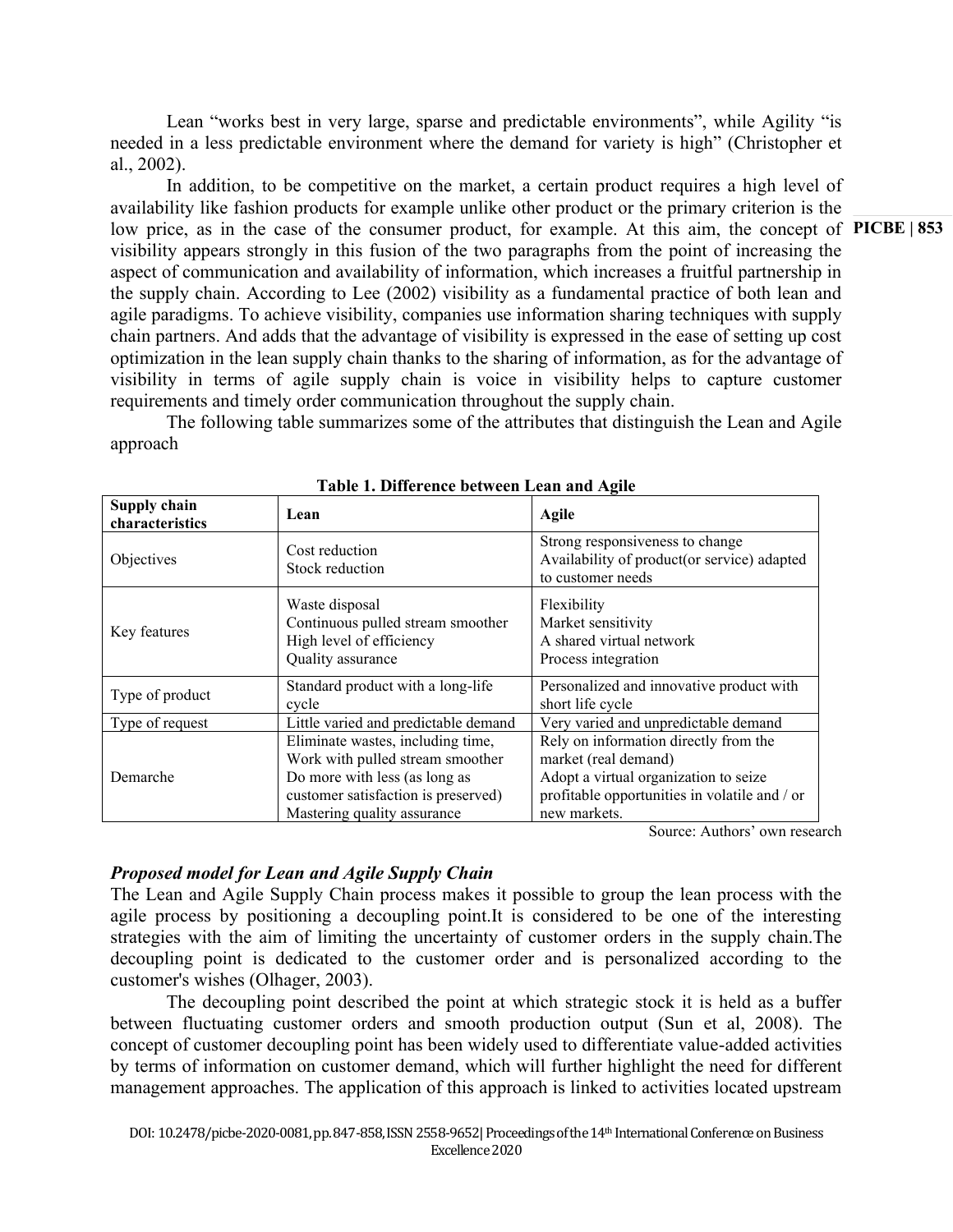or downstream of the decoupling point (Mason et al., 1999). In addition, the customer decoupling point represents a strategic choice for organizations trying to strike a balance between market demands and resource capabilities. This offers support in deciding which activities must been carried out in a situation of uncertainty based on certain information concerning the real demand of clients (Wikner et al, 2007).

Before the concept of customer order decoupling point appeared, most of the production PICBE | 854 strategies were based solely on the manufacturing on stock applied make to stock strategy or only on the manufacturing on applied order make to order. In make-to-stock systems, the supply chain production strategy is forecast-based and works by pushing products to market. On the other hand, in make-to-order systems, the supply chain production strategy is based on demand driven by market demand.

The customer order decoupling point concept works on the basis of a hybrid make to stock-make to order and is a shock absorber of demand fluctuations (Naylor et al. 1999).

We can say that, in the first phase of manufacturing the product, the concept of lean management is applied, until it reaches a decoupling point. Starting from the decoupling point in which the customer's order is generated at this stage, the concept of agile management is used to adequately meet the needs of the customer and generate value and performance for customer.

Taking into account the study carried out in this paper, the authors propose the following model:



Source: Source: Authors' own research.

# **Results and discussions**

Based on this work, we can define the agility of the Supply Chain as the ability to respond quickly and adequately to short-term changes in demand, supply or the environment. This requires flexibility, responsiveness and efficiency in the Supply Chain. The analysis of the characteristics of Lean and Agile Supply Chains, two management modes often considered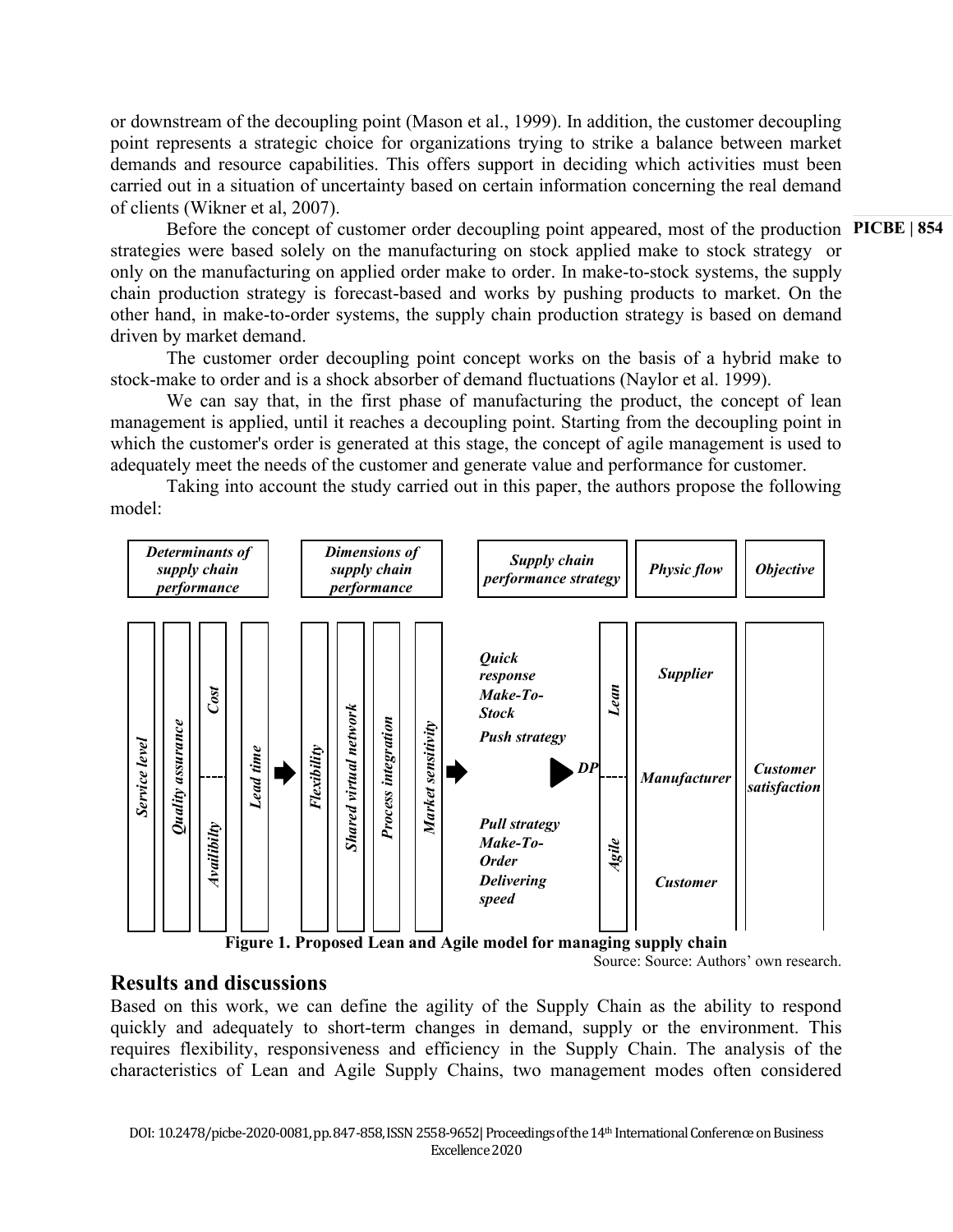mutually exclusive, confirms the interest of seeking Agile management of supply chains to meet the need for efficiency and effectiveness, but also flexibility.

facilitate more predictable upstream demand. Except that there will always be specific supply PICBE | 855 Therefore, initiatives to improve the performance of the Supply Chain should focus on adapting supply to demand, thereby reducing costs while improving customer satisfaction. This requires that uncertainty in the Supply Chain must been reduced as much as possible in order to chains that remain confronted with the situation where they have to accept uncertainty but must develop a strategy that allows them to match supply and demand.

In this case, understanding the specific characteristics of the product type, market requirements and management challenges, will help an organization to design a correct Supply Chain strategy that will guarantee optimal performance and gain a competitive advantage.

This research is a step towards future work, the proposed model is a contribution based on literature, for the objective of improving the supply chain of Moroccan companies, which operate in the automobile industry which are preparing towards future mobility options (electric car), given that the principle of agility is still unclear, the competitive cost approach is the dominant strategy for certain automotive industries in Morocco.

## **Conclusion**

Supply chain management has become a crucial aspect in the current context of the globalized economy which creates a dynamic of change for companies wishing to survive in the market. this dynamic is limited by the complexity due to the change in the culture of the customer who has become - thanks to the Internet and the appearance of e-commerce - fairly informed and sensitive to the level of value created products and service that the we propose.

The objective of this paper based on the literature is to highlight the Lean and Agile approach as these two paradigms whose links generate a competitive advantage and the performance of the supply chain which determines the survival of the company in its environment. This can only lead through a set of steps that the company must take seriously, while considering as premise criteria such as the effective coordination of all actors in the supply chain including the customer and especially suppliers who are considered a crucial determinant of success, predict a reduced product life cycle, reduce costs, in the face of unstable customer demands, reduce lead time, set up the quality assurance system and increase services , respond quickly and ensure the availability of the product and service to customer requests while maintaining high flexibility.

To reach this, companies must support its employees while including suppliers and customers towards a new mode that promote collaboration, agility, good living together and transversality marked by flexibility to customer requests, by improving the quality of products and services, surely reinforce the performance for the company. However, the company must put in place the tools necessary to achieve a flow of information that has a significant imapct through which the company can base this data, made its strategies based on data and exact information in quality and at the same time. timely, better manage changes and have the high flexibility it survives, namely: IT tools, traceability tools and means of communication throughout the supply chain for timely availability of information allowing it to act and react quickly to any fluctuation by remaining attentive to the market.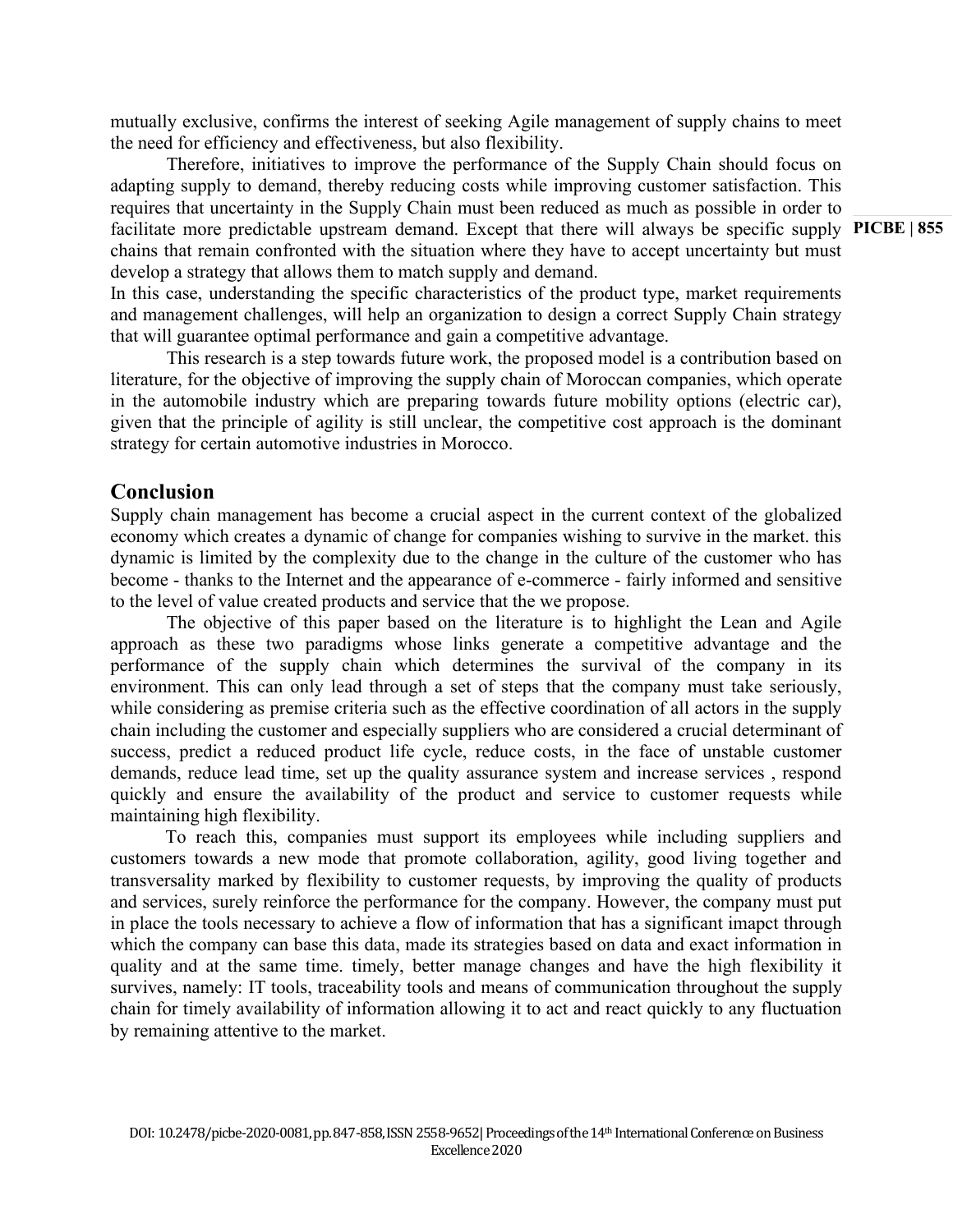# **References**

- Andelkovic, A., & Radosavljevic, M. (2018). Improving order-picking process through implementation of workhouse management system, *Strategic Management*, 23(2), 3-10.
- Christopher, M. and Towill, D.R., (2000), Supply Chain Migration from Lean and Functional to Agile and Customised, *Int. Jrl. Sup. Change Manag.* 5:4, pp 206-213.

Christopher M., (2000), The Agile Supply Chain – Competing in Volatile Markets', *Industrial Marketing Management*, vol.29, issue1, pp.37-44.

Christopher M, Peck, H and Towil, D. (2006), A Taxonomy for selecting global supply chain strategies, *International Journal of Logistics Management*, 17: 2, pp 277-287.

Chandan Deep Singh, R. S., Jaskanwal Singh Mand, Sukhvir Singh. (2013). Application of Lean and JIT Principles in Supply Chain Management. *International Journal of Management Research and Business Strategy*, 2(1),85-98.

Chen, J. C., et al. (2013) Supply chain management with lean production and RFID application: A case study. *Expert Systems with Applications*, http:// dx.doi.org/10.1016/ j.eswa.2012.12.047

Christopher, M. and Towill, D.R. (2002), Developing Market Specific Supply Chain Strategies, International Journal of Logistics Management, 13:1, pp. 1-14.

Emory W. Z., Jr.and Ch. M. (2007), Agile Supply Chain Transformation Matrix: A QFD -based Tool for Improving Enterprise Agility, *International Journal of Value Chain Management*, Vol.3, No.2, 2007, 281-303

Fachmann, Hunter, (2013). "Lean and Agile supply chain , Retrieved from https://www.yumpu.com/en/document/read/5247625/lean-and-agilesupply-chain-pdf-fachmann-hunter ,pp205

- Frohlich, M. T. and Westbrook, R. (2001), Arcs of integration: an international study of supply chain strategies, *Journal of Operations Management*, Vol. 19 No. 2, pp. 185-200.
- Flynn, B., Huo, B., and Zhao, X. (2010), The impact of supply chain integration on performance: A contingency and configuration approach, *Journal of Operations Management*, 28(1), pp. 58-71.
- Flynn, B., Huo, B., and Zhao, X. (2010), The impact of supply chain integration on performance: A contingency and configuration approach, *Journal of Operations Management*, 28(1), pp. 58-71.
- Goldman, S. L., Preiss, K., & Nagel, R. N. (1994). Agile Competitors and Virtual Organizations: Strategies for Enriching the Customer (*1st ed*.): Wiley. p. 414

Harrison, A., Christopher, M. and van Hoek, R. (1999), Creating the Agile Supply Chain, *Institute of Logistics & Transport*, UK

Kamaruddin N. K. and Z. M. Udin, (2009) "Supply chain technology adoption in Malaysian automotive suppliers," *J. Manuf. Technol. Manag.*, vol. 20, no. 3, pp. 385–403, 2009.

Kisperska-Moron, D and Swierczek, A. (2008), The agile capabilities of Polish companies in the supply chain: An empirical study. *Int. J. Production Economics*. 118 (2009) 217–224 http://dx.doi.org/10.1016/j.ijpe.2008.08.019

Kott A., I. linkov,(2018), ebook: Cyber Resilience of Systems and Networks http://dx.doi.org/10.1007/978-3-319-77492-3 Retrieved from :

[https://books.google.co.ma/books?id=\\_fFdDwAAQBAJ&pg=PA449&lpg=PA449&dq=P](https://books.google.co.ma/books?id=_fFdDwAAQBAJ&pg=PA449&lpg=PA449&dq=Peck+defined+resilience+as+the+ability+of+a+system+to+return+to+its+original+state+or+to+change+to+a+new+and+more+desirable+state+after+being+disturbed+(Peck,+2004)&source=bl&ots=ziZC-jfzW4&sig=ACfU3U0vumbW1deBgKTo3LAjTgPLIfO-9w&hl=en&sa=X&ved=2ahUKEwj_wJbyw-3mAhXL8eAKHaWvARoQ6AEwA3oECAcQAQ#v=onepage&q=Peck%20defined%20resilience%20as%20the%20ability%20of%20a%20system%20to%20return%20to%20its%20original%20state%20or%20to%20change%20to%20a%20new%20and%20more%20desirable%20state%20after%20being%20disturbed%20(Peck%2C%202004)&f=false) [eck+defined+resilience+as+the+ability+of+a+system+to+return+to+its+original+state+or](https://books.google.co.ma/books?id=_fFdDwAAQBAJ&pg=PA449&lpg=PA449&dq=Peck+defined+resilience+as+the+ability+of+a+system+to+return+to+its+original+state+or+to+change+to+a+new+and+more+desirable+state+after+being+disturbed+(Peck,+2004)&source=bl&ots=ziZC-jfzW4&sig=ACfU3U0vumbW1deBgKTo3LAjTgPLIfO-9w&hl=en&sa=X&ved=2ahUKEwj_wJbyw-3mAhXL8eAKHaWvARoQ6AEwA3oECAcQAQ#v=onepage&q=Peck%20defined%20resilience%20as%20the%20ability%20of%20a%20system%20to%20return%20to%20its%20original%20state%20or%20to%20change%20to%20a%20new%20and%20more%20desirable%20state%20after%20being%20disturbed%20(Peck%2C%202004)&f=false) [+to+change+to+a+new+and+more+desirable+state+after+being+disturbed+\(Peck,+2004\)](https://books.google.co.ma/books?id=_fFdDwAAQBAJ&pg=PA449&lpg=PA449&dq=Peck+defined+resilience+as+the+ability+of+a+system+to+return+to+its+original+state+or+to+change+to+a+new+and+more+desirable+state+after+being+disturbed+(Peck,+2004)&source=bl&ots=ziZC-jfzW4&sig=ACfU3U0vumbW1deBgKTo3LAjTgPLIfO-9w&hl=en&sa=X&ved=2ahUKEwj_wJbyw-3mAhXL8eAKHaWvARoQ6AEwA3oECAcQAQ#v=onepage&q=Peck%20defined%20resilience%20as%20the%20ability%20of%20a%20system%20to%20return%20to%20its%20original%20state%20or%20to%20change%20to%20a%20new%20and%20more%20desirable%20state%20after%20being%20disturbed%20(Peck%2C%202004)&f=false)

**PICBE | 856**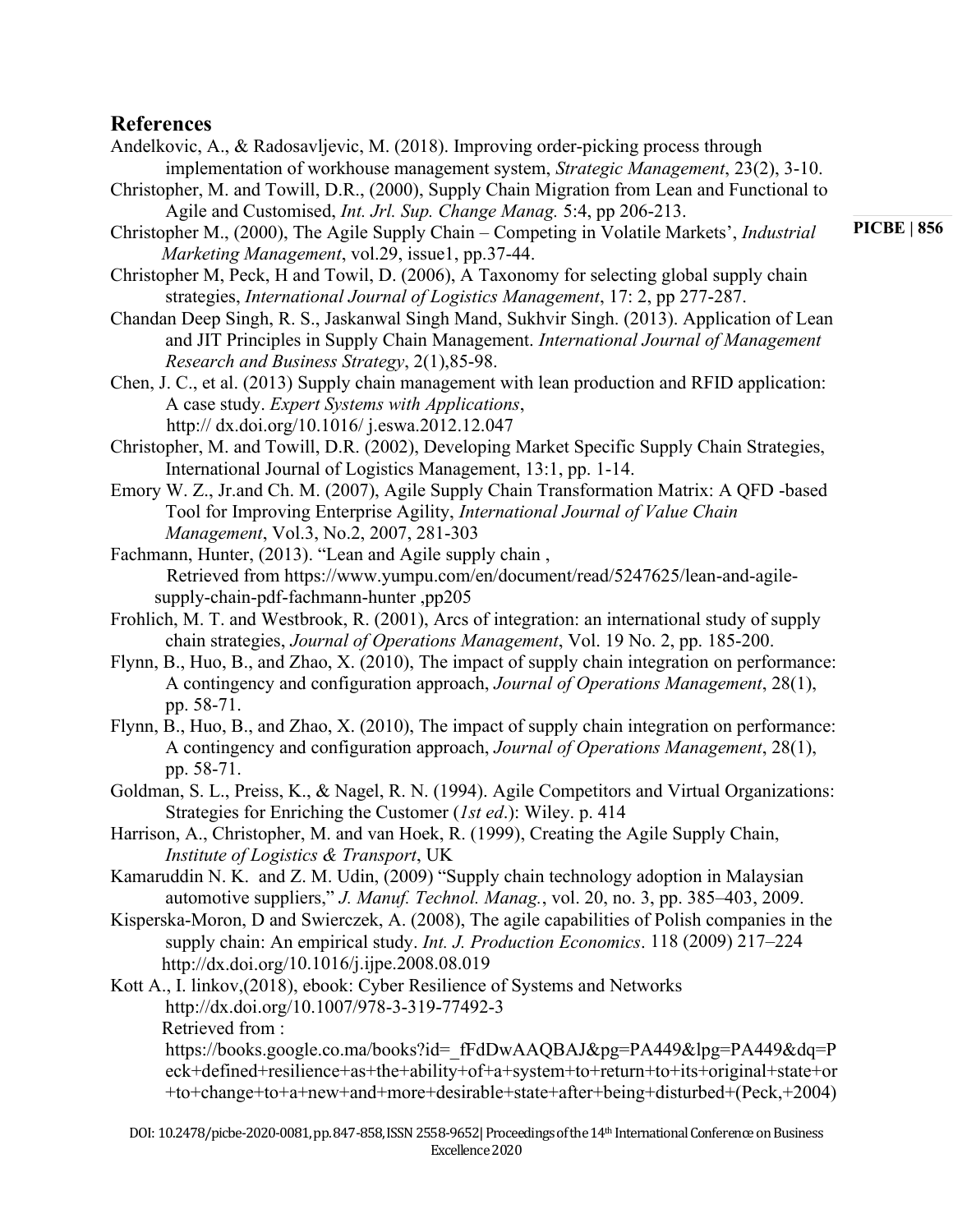[&source=bl&ots=ziZC-jfzW4&sig=ACfU3U0vumbW1deBgKTo3LAjTgPLIfO-](https://books.google.co.ma/books?id=_fFdDwAAQBAJ&pg=PA449&lpg=PA449&dq=Peck+defined+resilience+as+the+ability+of+a+system+to+return+to+its+original+state+or+to+change+to+a+new+and+more+desirable+state+after+being+disturbed+(Peck,+2004)&source=bl&ots=ziZC-jfzW4&sig=ACfU3U0vumbW1deBgKTo3LAjTgPLIfO-9w&hl=en&sa=X&ved=2ahUKEwj_wJbyw-3mAhXL8eAKHaWvARoQ6AEwA3oECAcQAQ#v=onepage&q=Peck%20defined%20resilience%20as%20the%20ability%20of%20a%20system%20to%20return%20to%20its%20original%20state%20or%20to%20change%20to%20a%20new%20and%20more%20desirable%20state%20after%20being%20disturbed%20(Peck%2C%202004)&f=false)[9w&hl=en&sa=X&ved=2ahUKEwj\\_wJbyw-](https://books.google.co.ma/books?id=_fFdDwAAQBAJ&pg=PA449&lpg=PA449&dq=Peck+defined+resilience+as+the+ability+of+a+system+to+return+to+its+original+state+or+to+change+to+a+new+and+more+desirable+state+after+being+disturbed+(Peck,+2004)&source=bl&ots=ziZC-jfzW4&sig=ACfU3U0vumbW1deBgKTo3LAjTgPLIfO-9w&hl=en&sa=X&ved=2ahUKEwj_wJbyw-3mAhXL8eAKHaWvARoQ6AEwA3oECAcQAQ#v=onepage&q=Peck%20defined%20resilience%20as%20the%20ability%20of%20a%20system%20to%20return%20to%20its%20original%20state%20or%20to%20change%20to%20a%20new%20and%20more%20desirable%20state%20after%20being%20disturbed%20(Peck%2C%202004)&f=false)

[3mAhXL8eAKHaWvARoQ6AEwA3oECAcQAQ#v=onepage&q=Peck%20defined%20r](https://books.google.co.ma/books?id=_fFdDwAAQBAJ&pg=PA449&lpg=PA449&dq=Peck+defined+resilience+as+the+ability+of+a+system+to+return+to+its+original+state+or+to+change+to+a+new+and+more+desirable+state+after+being+disturbed+(Peck,+2004)&source=bl&ots=ziZC-jfzW4&sig=ACfU3U0vumbW1deBgKTo3LAjTgPLIfO-9w&hl=en&sa=X&ved=2ahUKEwj_wJbyw-3mAhXL8eAKHaWvARoQ6AEwA3oECAcQAQ#v=onepage&q=Peck%20defined%20resilience%20as%20the%20ability%20of%20a%20system%20to%20return%20to%20its%20original%20state%20or%20to%20change%20to%20a%20new%20and%20more%20desirable%20state%20after%20being%20disturbed%20(Peck%2C%202004)&f=false) [esilience%20as%20the%20ability%20of%20a%20system%20to%20return%20to%20its%](https://books.google.co.ma/books?id=_fFdDwAAQBAJ&pg=PA449&lpg=PA449&dq=Peck+defined+resilience+as+the+ability+of+a+system+to+return+to+its+original+state+or+to+change+to+a+new+and+more+desirable+state+after+being+disturbed+(Peck,+2004)&source=bl&ots=ziZC-jfzW4&sig=ACfU3U0vumbW1deBgKTo3LAjTgPLIfO-9w&hl=en&sa=X&ved=2ahUKEwj_wJbyw-3mAhXL8eAKHaWvARoQ6AEwA3oECAcQAQ#v=onepage&q=Peck%20defined%20resilience%20as%20the%20ability%20of%20a%20system%20to%20return%20to%20its%20original%20state%20or%20to%20change%20to%20a%20new%20and%20more%20desirable%20state%20after%20being%20disturbed%20(Peck%2C%202004)&f=false) [20original%20state%20or%20to%20change%20to%20a%20new%20and%20more%20de](https://books.google.co.ma/books?id=_fFdDwAAQBAJ&pg=PA449&lpg=PA449&dq=Peck+defined+resilience+as+the+ability+of+a+system+to+return+to+its+original+state+or+to+change+to+a+new+and+more+desirable+state+after+being+disturbed+(Peck,+2004)&source=bl&ots=ziZC-jfzW4&sig=ACfU3U0vumbW1deBgKTo3LAjTgPLIfO-9w&hl=en&sa=X&ved=2ahUKEwj_wJbyw-3mAhXL8eAKHaWvARoQ6AEwA3oECAcQAQ#v=onepage&q=Peck%20defined%20resilience%20as%20the%20ability%20of%20a%20system%20to%20return%20to%20its%20original%20state%20or%20to%20change%20to%20a%20new%20and%20more%20desirable%20state%20after%20being%20disturbed%20(Peck%2C%202004)&f=false) [sirable%20state%20after%20being%20disturbed%20\(Peck%2C%202004\)&f=false](https://books.google.co.ma/books?id=_fFdDwAAQBAJ&pg=PA449&lpg=PA449&dq=Peck+defined+resilience+as+the+ability+of+a+system+to+return+to+its+original+state+or+to+change+to+a+new+and+more+desirable+state+after+being+disturbed+(Peck,+2004)&source=bl&ots=ziZC-jfzW4&sig=ACfU3U0vumbW1deBgKTo3LAjTgPLIfO-9w&hl=en&sa=X&ved=2ahUKEwj_wJbyw-3mAhXL8eAKHaWvARoQ6AEwA3oECAcQAQ#v=onepage&q=Peck%20defined%20resilience%20as%20the%20ability%20of%20a%20system%20to%20return%20to%20its%20original%20state%20or%20to%20change%20to%20a%20new%20and%20more%20desirable%20state%20after%20being%20disturbed%20(Peck%2C%202004)&f=false)

- Ionescu, R. C., Olaru, M., Sargut, K., (2019). Study of the Information Security Impact on the Business Continuity. Proceedings of the 34th IBIMA Conference, 2019, Madrid, Spain, Pag. 4279-4287, ISBN: 978-0-9998551-3-3, https://ibima.org/conference/34th-ibimaconference/#ffs-tabbed-15.
- Lambert D. M., (2008), Supply Chain Management: Processes, Partnerships, Performance, Sarasota, Florida: Supply Chain Management Institute, pp. 53-68, http://dx.doi.org/10.1108/13598541211227153.
- Lee, H. L., (2004). THE TRIPLE-A Supply Chain. In: *Harvard business review* 82.10 (2004), pp. 102–112. (Cit. on pp. 49, 51, 64–66).
- Lin, C.T., Chiu, H. & Chu, P.Y. (2006). Agility index in supply chain. *International Journal of Production Economics*, 100 (2), 285–299. http://dx.doi.org/10.1016/j.ijpe.2004.11.013
- Marquardt, K., Olaru, M. and Ceausu, I., 2017. Study on the Development of Quality Measurements Models for Steering Business Services in Relation to Customer Satisfaction. Amfiteatru Economic, 19(44), pp. 95-109
- Mason R.-Jones and Denis R. Towill, (1999). Using the Information decoupling Point to Improve Supply Chain Performance. *Int. Jnl of Logi. Manag*., V. 10, Nr 2 (1999) pp.13-26.
- Naylor, J. B., Naim, M. M. and Berry, D., (1999), "Leagility: integrating the lean and agile manufacturing paradigms in the total supply chain", *International Journal of Production Economics*, 62, No.1-2: 107-118.
- Olhager, J. 2003. Strategic positioning of the order penetration point. *International Journal of Production Economics*. 85(3):319-29.
- Ron Basu and J. Nevan wright (2017) , Managing Global Supply Chains : second edition, p 236 Retrieved from

[https://books.google.co.ma/books?id=ViMlDwAAQBAJ&printsec=frontcover&dq=Mana](https://books.google.co.ma/books?id=ViMlDwAAQBAJ&printsec=frontcover&dq=Managing+global+supply+chains:+Second+edition&hl=en&sa=X&ved=0ahUKEwicwNDM6OnmAhWJ2BQKHV25CP4Q6AEILzAB#v=onepage&q=Managing%20global%20supply%20chains%3A%20Second%20edition&f=false) [ging+global+supply+chains:+Second+edition&hl=en&sa=X&ved=0ahUKEwicwNDM6](https://books.google.co.ma/books?id=ViMlDwAAQBAJ&printsec=frontcover&dq=Managing+global+supply+chains:+Second+edition&hl=en&sa=X&ved=0ahUKEwicwNDM6OnmAhWJ2BQKHV25CP4Q6AEILzAB#v=onepage&q=Managing%20global%20supply%20chains%3A%20Second%20edition&f=false) [OnmAhWJ2BQKHV25CP4Q6AEILzAB#v=onepage&q=Managing%20global%20suppl](https://books.google.co.ma/books?id=ViMlDwAAQBAJ&printsec=frontcover&dq=Managing+global+supply+chains:+Second+edition&hl=en&sa=X&ved=0ahUKEwicwNDM6OnmAhWJ2BQKHV25CP4Q6AEILzAB#v=onepage&q=Managing%20global%20supply%20chains%3A%20Second%20edition&f=false) [y%20chains%3A%20Second%20edition&f=false](https://books.google.co.ma/books?id=ViMlDwAAQBAJ&printsec=frontcover&dq=Managing+global+supply+chains:+Second+edition&hl=en&sa=X&ved=0ahUKEwicwNDM6OnmAhWJ2BQKHV25CP4Q6AEILzAB#v=onepage&q=Managing%20global%20supply%20chains%3A%20Second%20edition&f=false)

- Sheffi Y.,(2004). Demand Variability and Supply Chain Flexibility. In: development paths and milestones in modern logistics: sketches of a roadmap (2004). (Cit. on p. 51).
- Sun X.Y., P.Ji , L.Y. Suna , Y.L. Wanga., (2008). Positioning multiple decoupling points in a supply network. *Int. J. Production Economics*, Vol. 113,pp. 943–956
- Tortorella, G.L., Miorando, Rogé., Marodin, G. (2017), Lean Supply Chain: pirical research on practices, contexts and performance, *International Journal of Production Economics*, http://dx.doi.org/10.1016/j.ijpe.2017.07.006.
- Vitasek, K., Manrodt, K., and Abbott, J., What makes a lean supply chain, Supply Chain Management Review, vol. 9, no. 7, pp. 39-45, 2005
- Wikner, J., Naim, M. M., Rudberg, M., (2007). Exploiting the Order Book for Mass Customized Manufacturing Control Systems with Capacity Limitations. *IEEE transactions on engineering management*, vol. 54, No. 1, pp. 145-155.

**PICBE | 857**